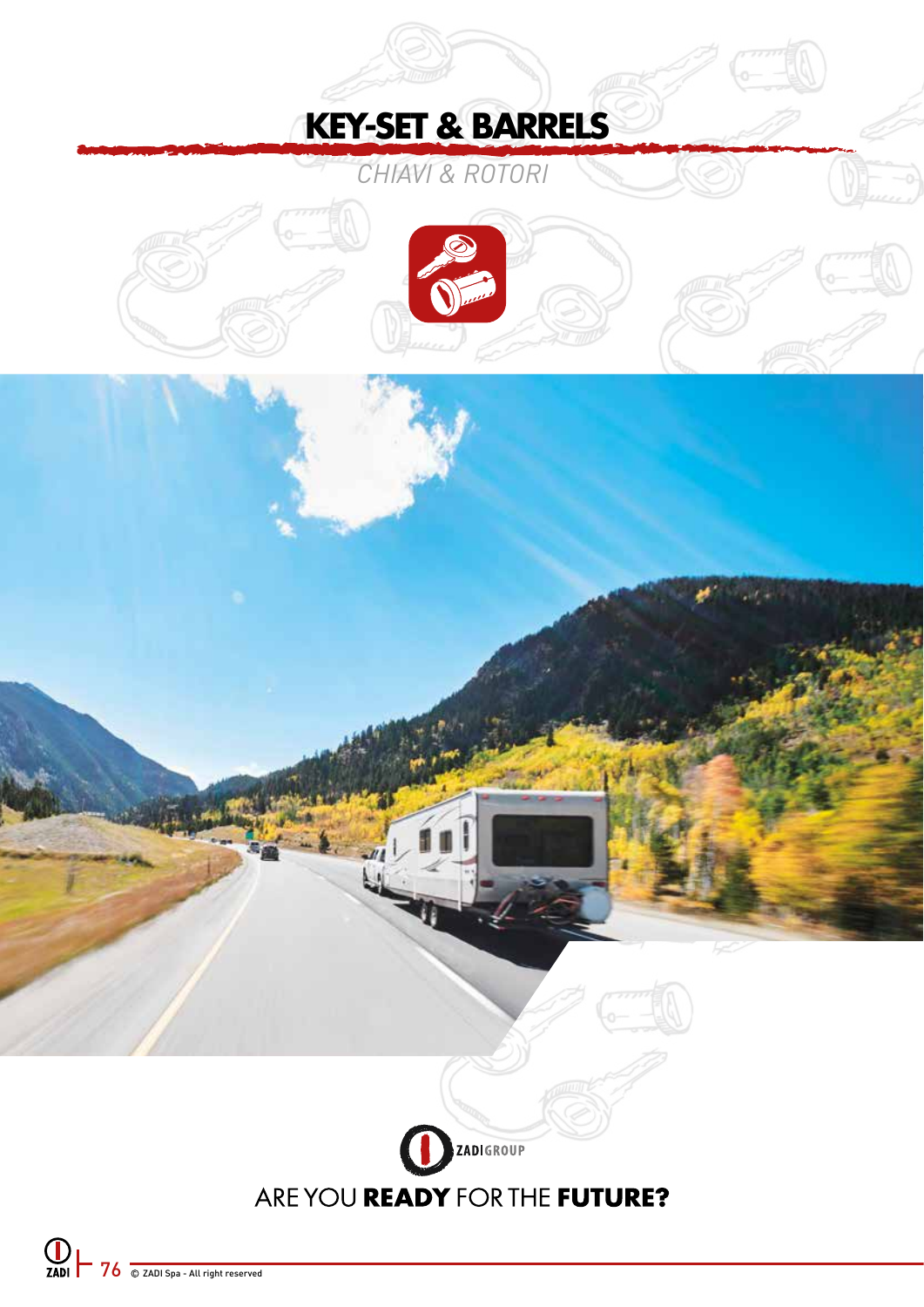



## STANDARD ZADI KEY & BARREL / CHIAVE E ROTORE ZADI VERSIONE STANDARD

STANDARD ZADI KEY /CHIAVE STANDARD ZADI

- PLASTIC BODY WITH ZADI LOGO / CORPO PLASTICO CON LOGO ZADI
- INOX CAP WITH ZADI LOGO /CAPPUCCIO CON LOGO ZADI
- RED KEYHOLE COVER /COPRI-TOPPA ROSSO

#### POSSIBILITY OF KEY & BARREL CUSTOMIZATION / POSSIBILITÀ DI CUSTOMIZZAZIONE CHIAVI E ROTORI

- STANDARD OR HEAVY DUTY KEY /CHIAVE STANDARD O HEAVY DUTY
- CUSTOMIZABLE PLASTIC BODY WITH CUSTOMER LOGO / CORPO PLASTICO PERSONALIZZABILE CON LOGO
- CUSTOMIZABLE INOX CAP WITH ENGRAVED LOGO / CAPPUCCIO PERSONALIZZABILE CON LOGO INCISO

KEYHOLE COVER AVAILABLE IN VARIOUS COLORS / COPRI-TOPPA DISPONIBILE IN VARIE COLORAZIONI



POSSIBILITY TO SELECT THE CODES OF THE LOCKS COMBINATIONS

POSSIBILITÀ DI SELEZIONARE I CODICI DELLE COMBINAZIONI DELLE SERRATURE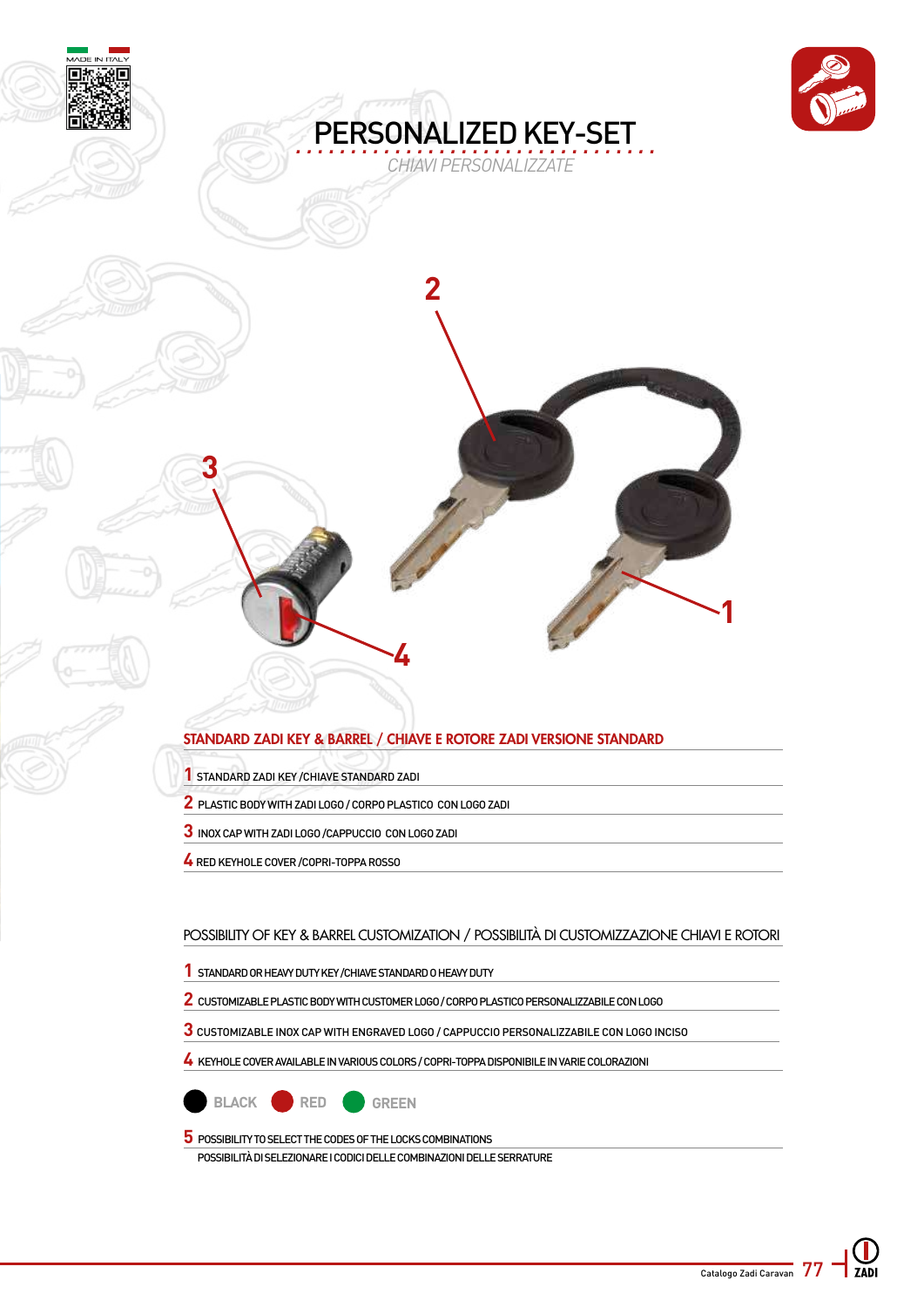

## STANDARD ZADI KEY & BARRELS

*CHIAVE E ROTORE STANDARD ZADI*

color codes \_



### KEYS & BARRELS - BRASS SERIES / CHIAVI & ROTORI - SERIE OTTONE

| Barrel | Key set (2 pcs.) | Brass blank key       |
|--------|------------------|-----------------------|
| Rotore | Coppia chiavi    | Chiave fresata ottone |
| Q1662M | K166             | <b>K166PVC</b>        |

#### KEYS & BARRELS - STEEL SERIES / CHIAVI & ROTORI - SERIE ACCIAIO

| Barrel | Key set (2 pcs.)    | Steel blank key        |
|--------|---------------------|------------------------|
| Rotore | Coppia chiavi       | Chiave fresata acciaio |
| Q2141P | K <sub>166</sub> .1 | K166.1PVC              |



### BARREL EXTRACTION TOOL / ATTREZZO DI ESTRAZIONE ROTORE

| TR294    | attrezzo di estrazione |
|----------|------------------------|
| Part Nr. | <b>Notes</b>           |
| Codice   | Note                   |

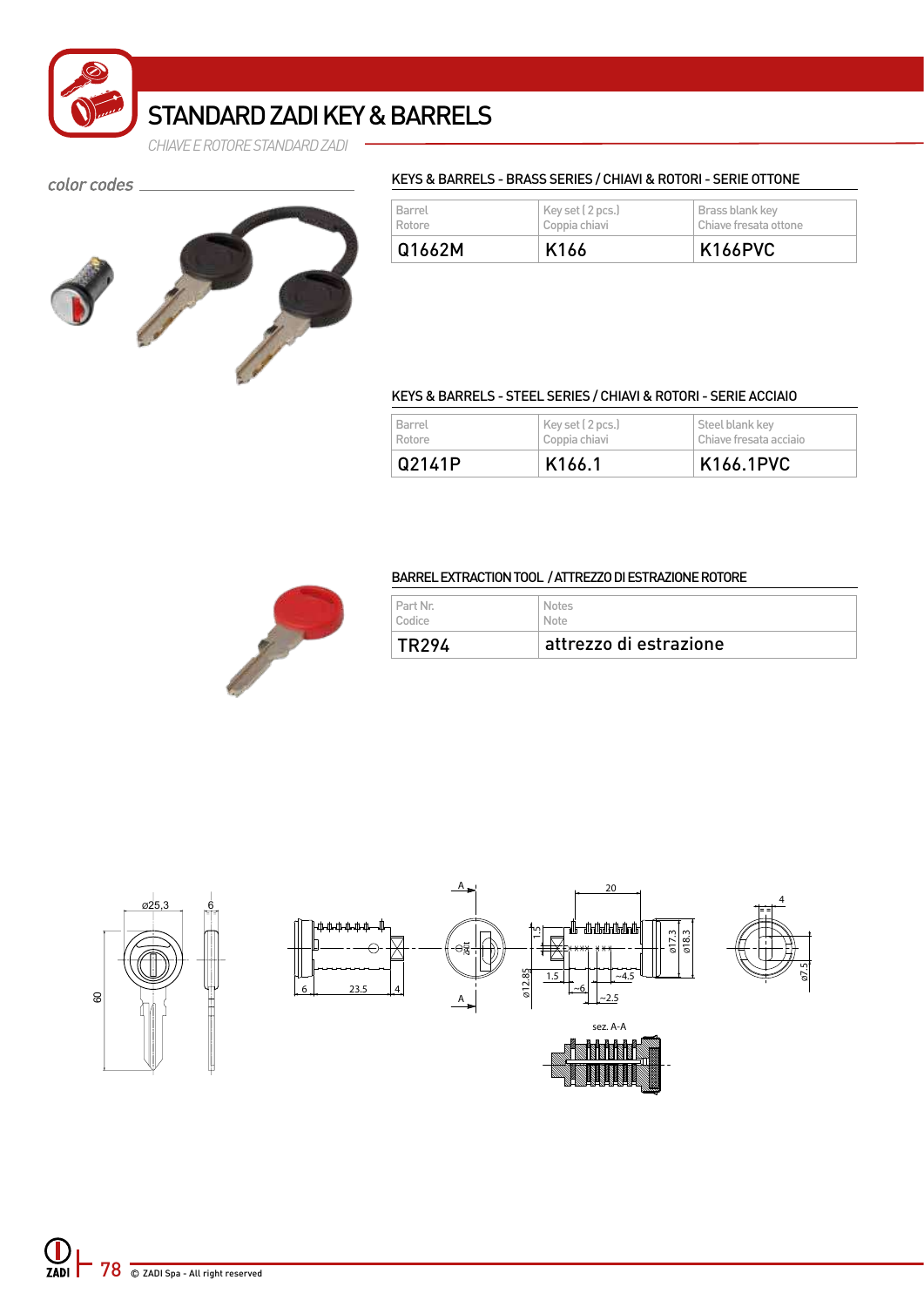*KEY-SET & BARRELS / CHIAVI & ROTORI*

KIT OF BARRELS AND BRASS KEY-SETS K166 / KIT CHIAVI & ROTORI - K166 OTTONE

KITS OF STANDARD ZADI KEYS & BARRELS

*KIT DI CHIAVI E ROTORI STANDARD ZADI*

#### color codes .



| Part Nr.<br>Codice | Nr. of Barrels<br>Nr. Rotori | Nr. of Key Set (2 pcs.)<br>Nr. Coppia Chiavi |
|--------------------|------------------------------|----------------------------------------------|
| M61A001            | 1                            | 1                                            |
| M61A008            | $\overline{c}$               | 1                                            |
| M61A002            | 3                            | 1                                            |
| M61A003            | 4                            | 1                                            |
| M61A004            | 5                            | 1                                            |
| M61A005            | 6                            | 1                                            |
| M61A006            | 7                            | 1                                            |
| M61A007            | 9                            | $\overline{2}$                               |
| M61A009            | 8                            | 1                                            |
| M61A010            | 9                            | 1                                            |
| M61A011            | 10                           | 1                                            |
| M61A012            | 11                           | 1                                            |
| M61A013            | 12                           | 1                                            |
| M61A018            | 13                           | 1                                            |
| M61A027            | 14                           | 1                                            |
| M61A029            | 17                           | 1                                            |
| M61A014            | $\overline{2}$               | $\overline{2}$                               |
| M61A015            | 3                            | $\overline{2}$                               |
| M61A016            | 4                            | $\overline{2}$                               |
| M61A017            | 5                            | $\overline{2}$                               |
| M61A019            | 6                            | $\overline{2}$                               |
| M61A020            | 7                            | $\overline{2}$                               |
| M61A021            | 8                            | $\overline{c}$                               |
| M61A007            | 9                            | $\overline{2}$                               |
| M61A022            | 12                           | $\overline{2}$                               |
| M61A040            | 17                           | $\overline{2}$                               |
| M61A0056           | 15                           | 1                                            |
| M61A0058           | 1                            | 2                                            |
| M61A0079           | 48                           | 12                                           |

#### color codes



KIT OF BARRELS AND STEEL KEY-SETS K166.1 / KIT CHIAVI & ROTORI - K166.1 ACCIAIO

| Part Nr.<br>Codice | Nr. of Barrels<br>Nr. Rotori | Nr. Key set (2 pcs.)<br>Nr. Coppia chiavi |
|--------------------|------------------------------|-------------------------------------------|
| M61A028            | 12                           |                                           |
| M61A026            | 15                           | 2                                         |
| M61A0051           |                              |                                           |
| M61A0061           | 8                            |                                           |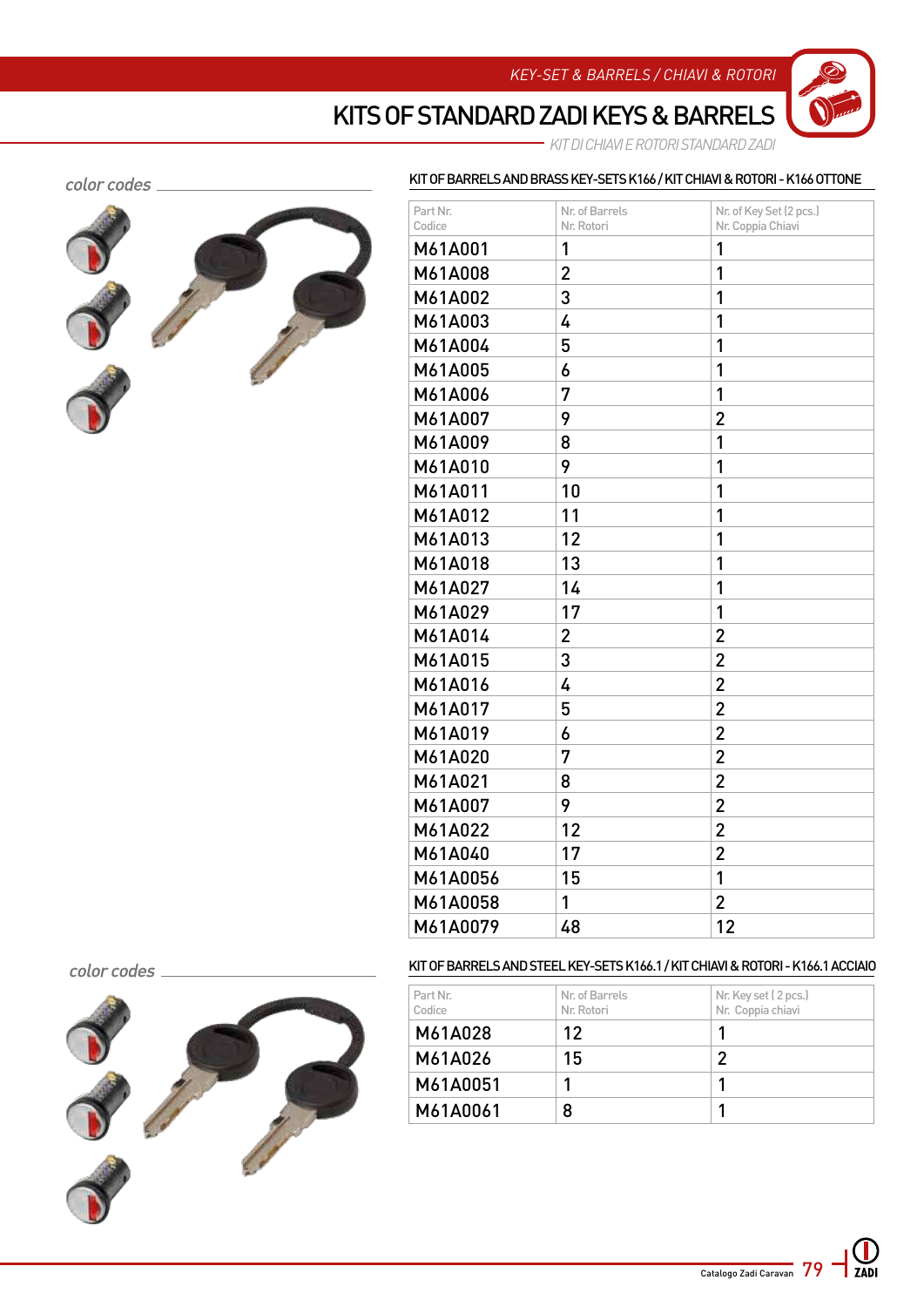

#### BRASS CUSTOMIZED CARAVAN KEY 3 mm / CHIAVI PERSONALIZZATE OTTONE 3mm



K0337 STANDARD ZADI KEYS COUPLE KEYS



Q3074 - NR. 1 BARRELS LOCK WITHOUT KEYS TO COMBINE K0337 *available individually or in kit venduto singolarmente o in Kit*

color codes \_\_









K0332 HAPPICH - PLASTIC KEY SINGLE KEY



K0355 MAKERSAN - PLASTIC KEY SINGLE KEY



Q3072 - NR. 1 BARRELS LOCK WITHOUT KEYS TO COMBINE K0332 *available individually venduto singolarmente*



Q3138 - NR. 1 BARRELS LOCK WITHOUT KEYS TO COMBINE K0355 *available individually venduto singolarmente*

#### KIT OF BARRELS AND KEY-SETS / KIT ROTORI E CHIAVI

| Part Nr.<br>Codice | Nr. of Barrels<br>Nr. Rotori | Nr. of couple Keys<br>Nr. coppia chiavi |
|--------------------|------------------------------|-----------------------------------------|
| M61A0062           |                              | 1 (K0337 keys)                          |
| M61A0063           | 6                            | 1 (K0337 keys)                          |
| M61A0064           |                              | 1 (K0337 keys)                          |
| M61A0065           | 12                           | 2 (K0337 keys)                          |

| M61A0067 | w | ו kevs ל <sup>ר</sup><br>1.122222132 |
|----------|---|--------------------------------------|
|          |   |                                      |

#### BARREL EXTRACTION TOOL / ATTREZZO DI ESTRAZIONE ROTORE

| Part Nr.      | <b>Notes</b>           |
|---------------|------------------------|
| Codice        | <b>Note</b>            |
| <b>TR0698</b> | attrezzo di estrazione |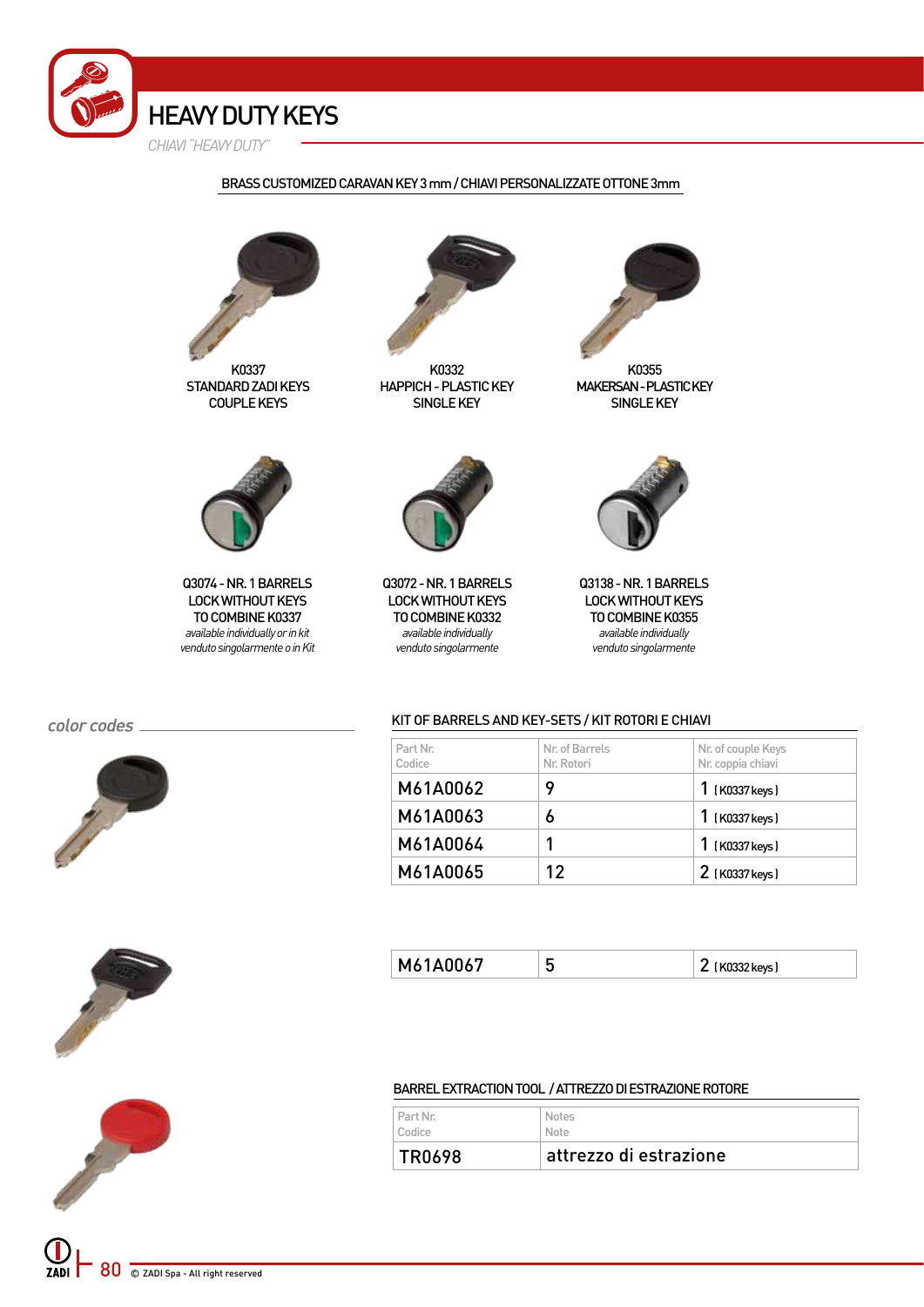

*CHIAVE "Z PLUS"* 

#### color codes \_



#### KIT OF BARRELS AND KEY-SETS / KIT ROTORI E CHIAVI

| Part Nr.<br>Codice | Nr. of Barrels<br>Nr. Rotori | Nr. of Keys<br>Nr. Chiavi |
|--------------------|------------------------------|---------------------------|
| M61A0052           |                              | 2 (2 pz. K0289 keys)      |
| M61A0053           |                              | $2$ (2 pz. K0289 keys)    |

#### CHARACTERISTICS / CARATTERISTICHE

- Impugnatura maggiormente ergonomica / Ergonomic handle increased

- Materiale soft touch / Soft touch material





### BARREL EXTRACTION TOOL / ATTREZZO DI ESTRAZIONE ROTORE

| l Part Nr.         | <b>Notes</b>           |
|--------------------|------------------------|
| Codice             | Note                   |
| TR <sub>29</sub> 4 | attrezzo di estrazione |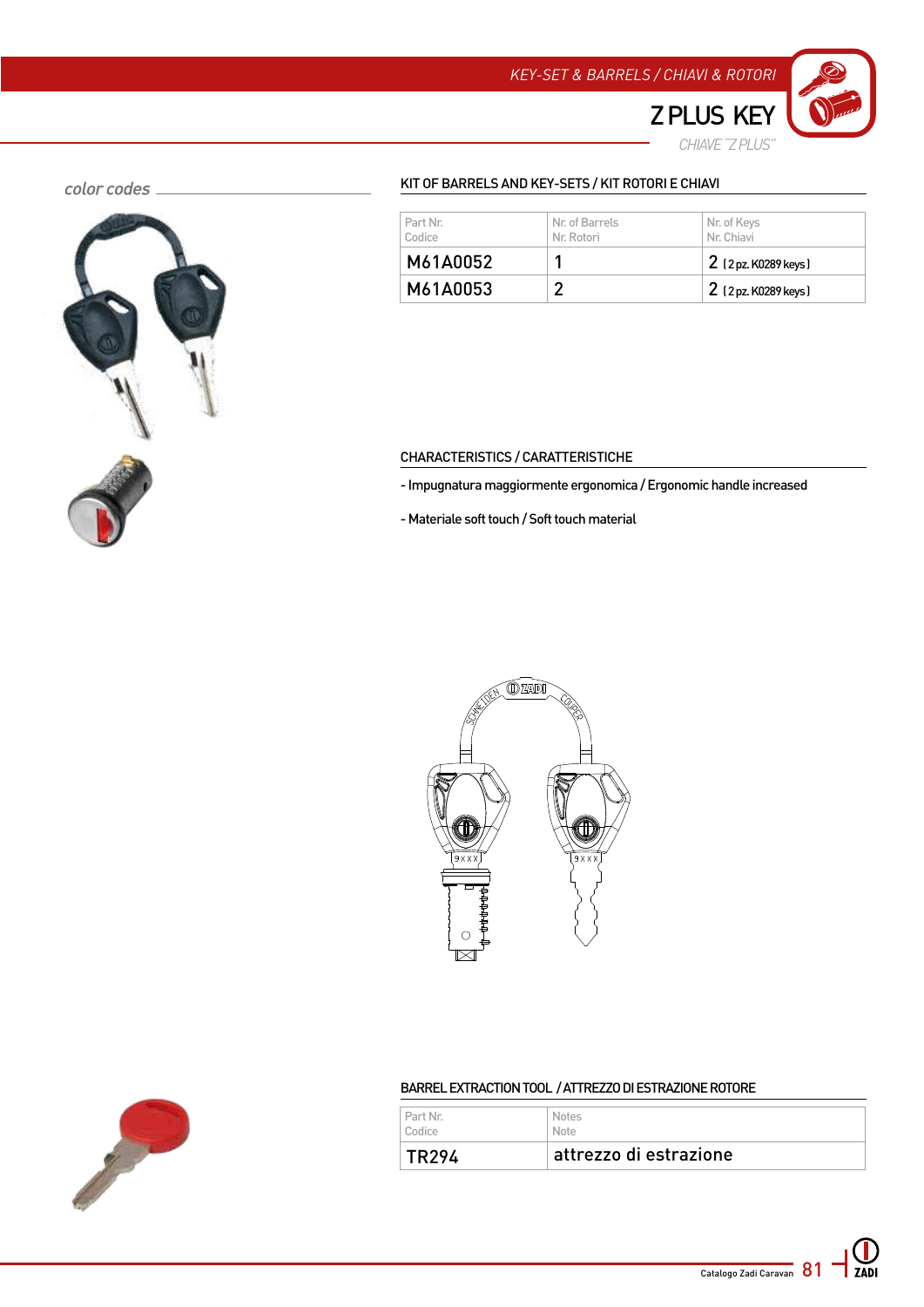#### codes

#### BRASS CUSTOMIZED CARAVAN KEY-SET / COPPIE CHIAVI PERSONALIZZATE OTTONE

| Part Nr.<br>Codice |                           |
|--------------------|---------------------------|
| K262               | COUPLE KEYS               |
| K <sub>273</sub>   | <b>RAPIDO COUPLE KEYS</b> |



| K0368            | <b>SWIFT COUPLE KEYS</b>       |
|------------------|--------------------------------|
|                  |                                |
| K222             | <b>BÜRSTNER SINGLE KEY</b>     |
|                  |                                |
|                  |                                |
| K <sub>167</sub> | THETFORD COUPLE KEYS           |
|                  |                                |
| K219             | <b>HYMER SET OF NR. 3 KEYS</b> |
|                  |                                |

codes

STEEL CUSTOMIZED CARAVAN KEY-SET / COPPIE CHIAVI PERSONALIZZATE ACCIAIO

| Part Nr.<br>Codice |                                               |
|--------------------|-----------------------------------------------|
| K155               | <b>HAPPICH COUPLE KEYS GHE</b>                |
|                    |                                               |
| K239               | <b>EURAMOBIL COUPLE KEYS</b>                  |
|                    |                                               |
| <b>K155 PVC</b>    | HAPPIC SINGLE KEY GHE (FRESATAE PLASTIFICATA) |
|                    |                                               |
| K157               | <b>KNAUS COUPLE KEYS (KNAUS 8551-8600)</b>    |
|                    |                                               |
| K252               | <b>KARMANN COUPLE KEYS</b>                    |
|                    |                                               |